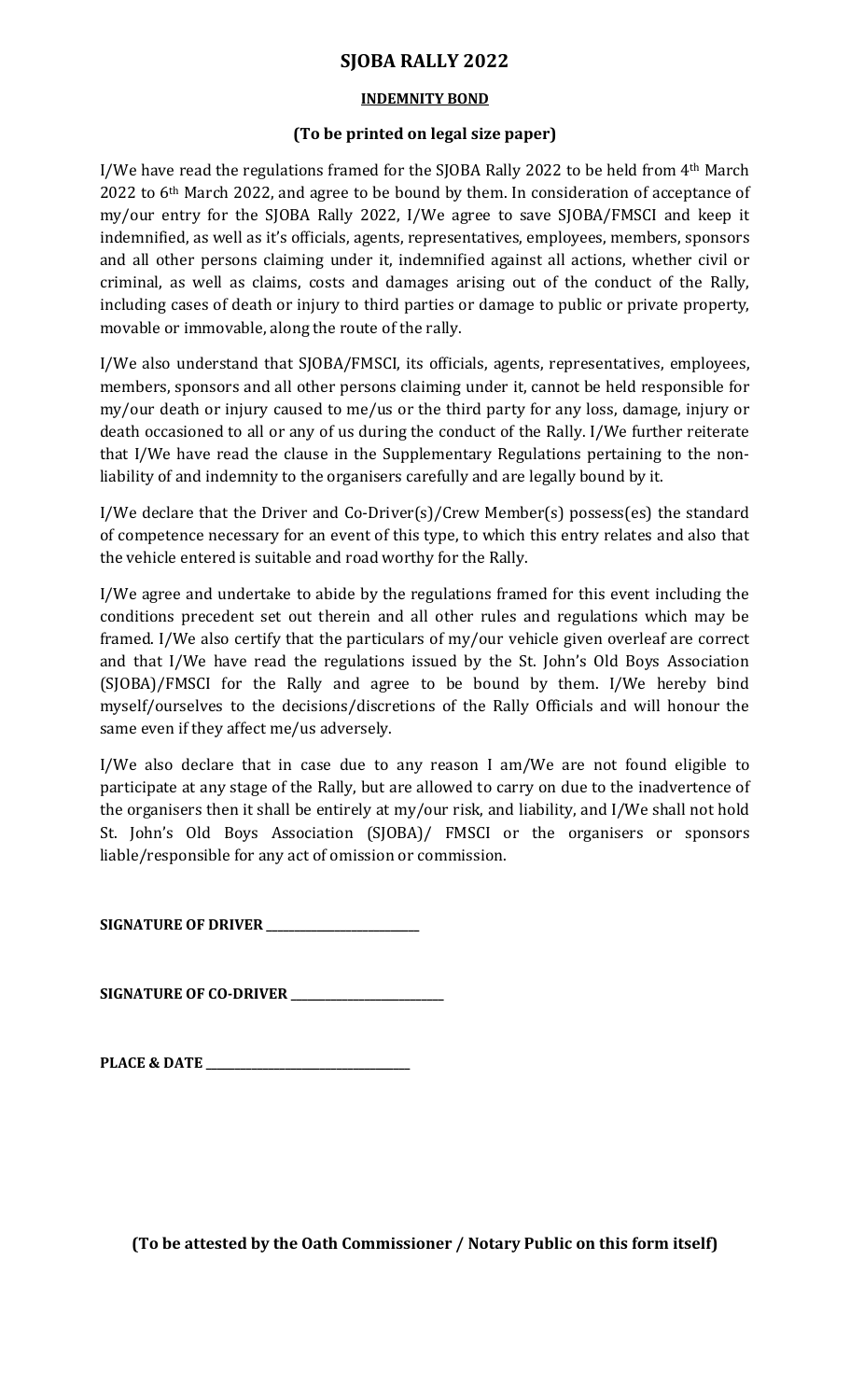# Authorisation from Registered Owner

(In case vehicle owned by third person is used for Rally)

| $\mathbf{I}$<br>$\frac{1}{s}$ s/o, d/o, w/o                                                                  |  |  |  | $\begin{array}{cccc} \hline \end{array}$ resident of |  |                                    |             |  |
|--------------------------------------------------------------------------------------------------------------|--|--|--|------------------------------------------------------|--|------------------------------------|-------------|--|
|                                                                                                              |  |  |  |                                                      |  | do hereby certify that the vehicle |             |  |
| bearing Registration number _______________________, registered at ___________, bearing                      |  |  |  |                                                      |  |                                    |             |  |
|                                                                                                              |  |  |  |                                                      |  |                                    |             |  |
| me and that through this authorisation letter do hereby authorise                                            |  |  |  |                                                      |  |                                    |             |  |
|                                                                                                              |  |  |  |                                                      |  |                                    | resident of |  |
| to use the above stated vehicle to                                                                           |  |  |  |                                                      |  |                                    |             |  |
| participate in the SJOBA RALLY 2022, being held on 4 <sup>th</sup> March 2022 to 6 <sup>th</sup> March 2022. |  |  |  |                                                      |  |                                    |             |  |

I also hereby undertake not to pursue any actions, whether civil or criminal, as well as claims, costs and damages against SJOBA/FMSCI, its officials, agents, representatives, employees, members, sponsors and all other persons claiming under it for any actions arising out of the conduct of the Rally.

(Signed) Registered Owner

———————————

 $\overline{\phantom{a}}$  ,  $\overline{\phantom{a}}$  ,  $\overline{\phantom{a}}$  ,  $\overline{\phantom{a}}$  ,  $\overline{\phantom{a}}$  ,  $\overline{\phantom{a}}$  ,  $\overline{\phantom{a}}$  ,  $\overline{\phantom{a}}$  ,  $\overline{\phantom{a}}$  ,  $\overline{\phantom{a}}$  ,  $\overline{\phantom{a}}$  ,  $\overline{\phantom{a}}$  ,  $\overline{\phantom{a}}$  ,  $\overline{\phantom{a}}$  ,  $\overline{\phantom{a}}$  ,  $\overline{\phantom{a}}$ 

(Signed) Driver

\_\_\_\_\_\_\_\_\_\_\_\_\_\_\_\_\_\_\_\_\_\_

Place and Date

(To be attested by the Oath Commissioner / Notary Public on this form itself)